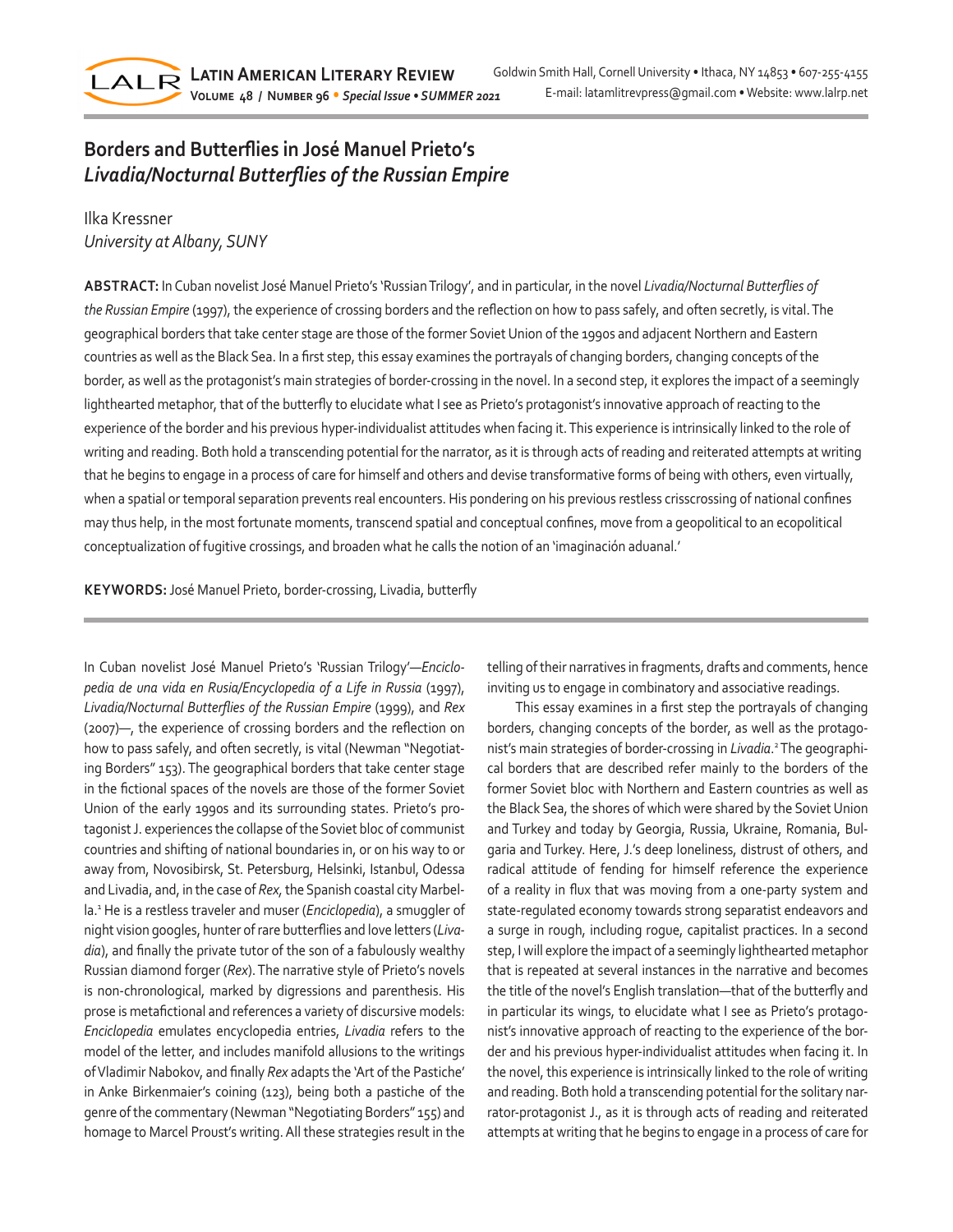himself and others and devise alternative forms of being with others, even virtually, when a spatial or temporal separation prevents real encounters. His pondering on his previous restless crisscrossing of national confines may thus help, in the most fortunate moments, transcend spatial and conceptual confines. The butterfly as a figure of migration, mimicry and the subversion of mimesis becomes a catalyst to move from a geopolitical to an ecopolitical conceptualization of crossings.

Prieto's narrator J. observes his surroundings with a singular acuity, yet he himself reveals very little of his fictional biography and avoids the slightest reference to the space of his adolescence.3 It is only indirectly that we find out that our narrator-guide, with his intrinsic knowledge of the Russian language, dialects and culture is a foreigner hailing from Latin America, more precisely Cuba.4 Unlike in other literary works that center on the experience of migration, J. is not yearning for a past space or coping with places of belonging. For years, he has rejoiced being on the road and non-belonging: 'atravesar las fronteras, hacer trabajar a mi favor el gradiente de precios entre una formación celular—un estado—y otra, saliendo cargado de oxígeno, de días enteros sin hacer nada, porque las ganancias, en un primer momento, habían sido fabulosas, y los gastos de nervios mínimos' (*Livadia* 229). During those years, he defines himself through movement, he travels to overcome distance and get rich, yet often gets lost in speed and finds himself trapped in mechanical and virtual motion.

J. is initially portrayed as a Virilian 'dromomaniac'5 par excellence: an international commuter that oftentimes either attempts to escape from someone or something (the border control, the mafia, painful memories, etc.) or catch someone or something (goods, another smuggler, a lost lover, a butterfly, a false diamond, or the most perfect epistolary novel ever written). He states that: 'Me interesaba mucho el problema de la frontera, desde un punto de vista práctico, claro está' (28). For this partially or entirely illegal crosser, aiming to outsmart others and make money on the black market, the border is initially the site of an adrenaline kick and source for a potentially good story to be told. He marvels at the story of an Estonian-Russian border crossing he had heard told, during which,

habían pasado por la frontera con Estonia cientos de personas, cientos de contrabandistas. Un sueño. Los diarios no publicaron nada sobre aquel incidente, su relevancia política…. meses después, en Varsovia o en Berlín, uno podía encontrarse a personas que contaban sobre aquella noche sin luna en la que, desde las profundidades de Rusia, como un ejército de lémures, echaron a andar las primeras divisiones de contrabandistas y se pudo pasar de todo…. Yo viajé a Ivangorod cuando el recuerdo de aquella noche todavía alentaba historias contadas durante horas en el restaurante de la estación ferroviaria…[Ahora] pasar exigía presencia de ánimo, la posibilidad de tener que

arrojar la carga y correr. Rusia había traído a militares sin práctica alguna desde guarniciones muy lejanas, en los Urales o Bashkiria, con escasa imaginación aduanal, dispuestos a confiscarte un reloj pulsera para detener la expoliación del país (28-29).

A combination of keen observation, luck, and quick wits are fundamental for a successful passing and financial gain. Prieto's 'imaginación aduanal<sup>16</sup> points at the jointure of creativity and resourcefulness that is needed at the threshold of the border (both for the illegal crosser and the border agent). In addition to this imagination, it takes an exercised coolness, acquired during countless customs inspections.7

His initial strategy to surpass spatial limitations is to be in sync with an outside speed or even attempt to beat it. He describes this yearning in a passage in parenthesis about an observation of a farmworker:

(…con la cara tiznada de trabajar en el campo, [a quien vi] saltar desde la cama de un camión en marcha a otro que viajaba a la misma velocidad. Yo observaba la escena desde un tren también en marcha como en uno de esos problemas mentales que sirven para explicar la relatividad del movimiento. El hombre aterrizó sobre sus pies, se tambaleó un momento recuperando el equilibrio y se aferró a la baranda del segundo camión, riendo.) (181)

When reading the passage above, it is hard not to be reminded of Paul Virilio's now classical description of a passenger looking out of the window of a train and seeing a landscape in motion, included in his *Essai sur l'insécurité du territoire*, published in 1976. In his study, Virilio elucidates what he terms to be the conquest of the newest continent, that of velocity and its relation to visual perception (256-7).<sup>8</sup> While J. admires the man's ability to cope with the fast mechanical speed, and even play with relativity, he himself is not as successful a commuter on this new Virilian continent. He miscalculates movement, repeatedly misses his trains, and instead of being in charge of, he feels to be at the mercy of an external motion and inscrutable capricious will that decides whether or not he can advance and cross a border. J.'s yearned-for dominance of space turns into a sensation of spatial and moreover existential insecurity. In a passage when he escapes Istanbul together with V., a young woman whom he had helped getting away from a bordello, the two of them illegally embark on a container ship towards the Ukrainian port city Odessa. J. has bribed the captain who allows both stowaways to hide in the motor room of the vessel. In deep darkness, the two are anxiously waiting for the engines to be turned on. Finally,

[l]ejos, en algún punto de la oscuridad, oíamos trabajar por fin el motor a toda máquina. Los pistones del diesel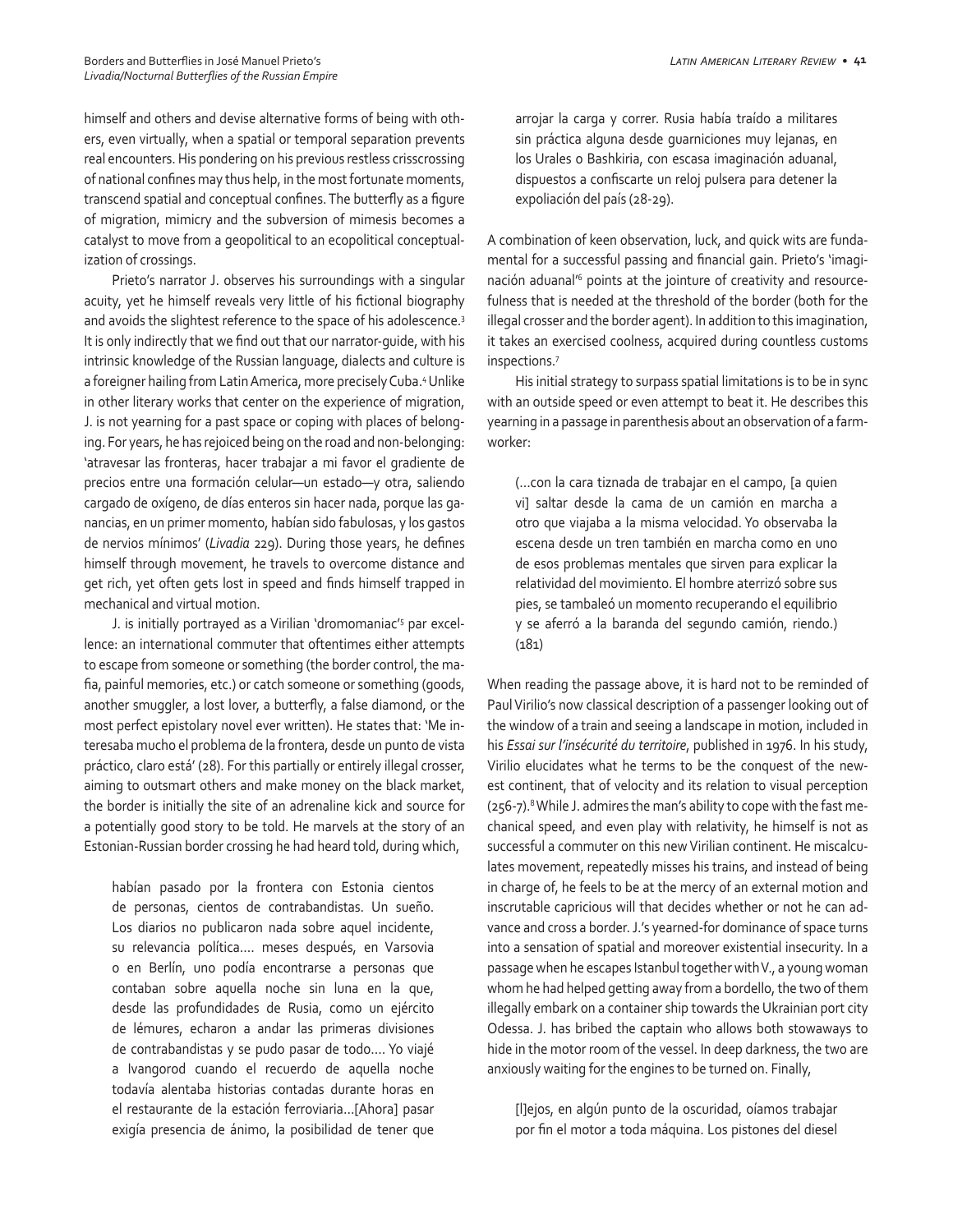entrando y saliendo, chorreando aceite, dos tiempos arriba y dos tiempos abajo, holgadamente, deslizándose dentro de la cámara de ignición, que los había estado esperando—quería creerlo así—desde hacía mucho tiempo, convirtiéndose aquel abrazo en un motor o causa primaria de algo, de una historia que echaría a andar en la costa norte del Mar Negro, en Livadia (268).

Besides the eulogizing tone of the mechanical accomplishment of the motor and partially sexual innuendo of the passage (V. and J. do have sex during their passage, yet she will leave him as soon as she reaches her country), J. notices his utter dependency on a suborned captain and the external speed of a diesel machine. He realizes that his idea of being in charge of motion has been an illusion. To return to Virilio, in his *L'horizon négatif* and the essay 'The Third Interval: A Critical Transition', the theorist similarly highlights the potential of an individual's sense of non-belonging and related existential disquiet. The anthropologist Marc Augé adds to this an exploration of solitude as a consequence of the passing of a momentary space of passage. In *Non-Lieux: Introduction à une anthropologie de la surmodernité*, Augé examines the logic of excessive circulation through places in late capitalist, western, urban environments that do not allow for individual inscription. Examples of those locations are airports, trains, numbered hotel rooms, malls, and subway corridors. According to Augé, in such formal surroundings, human beings undergo an intense isolation that creates a peculiar form of solitude (117). Prieto's fictional spaces differ in part from Virilio's and Augé's, as they are less 'high tech' and less often created within a late but rather within a sudden capitalist framework. Nevertheless, in *Livadia*, too, the feeling of inertia during instances of external high speed oftentimes results in a profound lonesomeness for J.. In the passage quoted above, J.'s awareness of his inability to influence external movement parallels his sensing of the illusionary nature of the projected love story with V.. Once they arrive in her home country, V. abandons him, and all that remains to him are the letters from her that suddenly reach him from a nowhere place, while he is staying in a guesthouse in Livadia attempting to catch a rare butterfly for a client, and write the perfect response letter to V..9 He will fail in both endeavors.

Related to speed, a second strategy of border-crossing that J. admires initially is that of being barely visible or entirely invisible. He dreams of traveling not only at the speed of light, but also of being too small or too large for others to perceive him. Yet this yearned-for state that he invokes on many occasions also proves to be unattainable. He recognizes that not being perceived by others and not partaking in a shared chronotopos ultimately excludes the invisible being from understanding that very environment. Also, he realizes spacetime does not pause when an individual leaves it, but alters and thus excludes an invisible or super-fast traveller from partaking in it in a 'future' by not recognizing it and being recognized by it anymore. *Livadia* describes this in a parable about a man who passes through space with the same ease as that of 'la hoja de un cuchillo caliente [que] hunde la mantequilla' (51). After his jubilant travel to the past and in invisibility, the world he returns to is not his world any more: 'Ha regresado a un mundo distinto, que gira muy lejos de su órbita anterior' (51). These speculative travels cause an increasing bewilderment in J., who realizes that 'cada vez, con mayor frecuencia, yo estaba desordenando mi vida' (51). The traveler, who finds out that he is not able to return to and recognize a world he has left before, is trapped in an alternate space-time that again accentuates his existential solitude.

In this context, it is noteworthy that prior to attempting to catch the rare butterfly in Crimea, J. had made his money by selling night vision googles fabricated for the Soviet military; his sales pitch being the promise to potential buyers that they would see everything and everybody without being seen themselves. Yet his own obsession with the perfect night vision and temporary annulment of one's own corporeity in order to control a surrounding space turns out to be yet another, now optical, illusion that even impacts his perception during daytime. One of the instances J. obsessively returns to in his musing is the moment when V. abandoned him. He saw her running to catch a train, yet did not recognize her: '¿Cómo pude no reconocerla? ¿Cómo pude no darme cuenta de que me abandonaría en Odessa?' (103). Awareness comes belatedly; a future with V. has slipped through J.'s fingers. This he only realizes once he starts drafting the beginning of his response to V.'s letters that reach him in Livadia.

Prieto's postmodern, metafictional universe ultimately portrays speed and invisibility as not so secure and powerful modes of controlling a shared space and crossing porous border environments. Instead, it proposes lingering and deceleration as forms of disturbance and resistance to a pre-determined external, systemic pace or utter stasis. It is only when he comes to rest at the guest house in Crimea at a great distance away from his previous life of hustle and bustle carrying goods from one point to another that J. becomes aware of his previous lack of agency and blind acceptance of concepts such as border, success, or belonging. In this recognition, and during a short exchange of greetings with the townspeople, he discovers a new consciousness and even a home beyond his prior obsessive restlessness and lack of self-reliance: 'Uno va descansando en la cara roja del quiosquero,.. la bata jamás blanca de la mujer que vende *kvas*, el asirio limpiabotas' (290). The townspeople become 'jalones puestos aquí para que no equivoquemos el camino, nos deslicemos rápidamente a casa' (290). The stay at the guesthouse is the only time where J. experiences a feeling of being at place and at home, and this, despite his landlady's obsessive interfering in his day-to-day life, or his neighbor's repeated spying on him and even breaking into his room and stealing one of V.'s letters, which J. later retrieves by intruding into his neighbor's room to get it back.

The location of J.'s profound reflection, the town of Livadia in the Republic of Crimea, is yet another multi-layered allusion to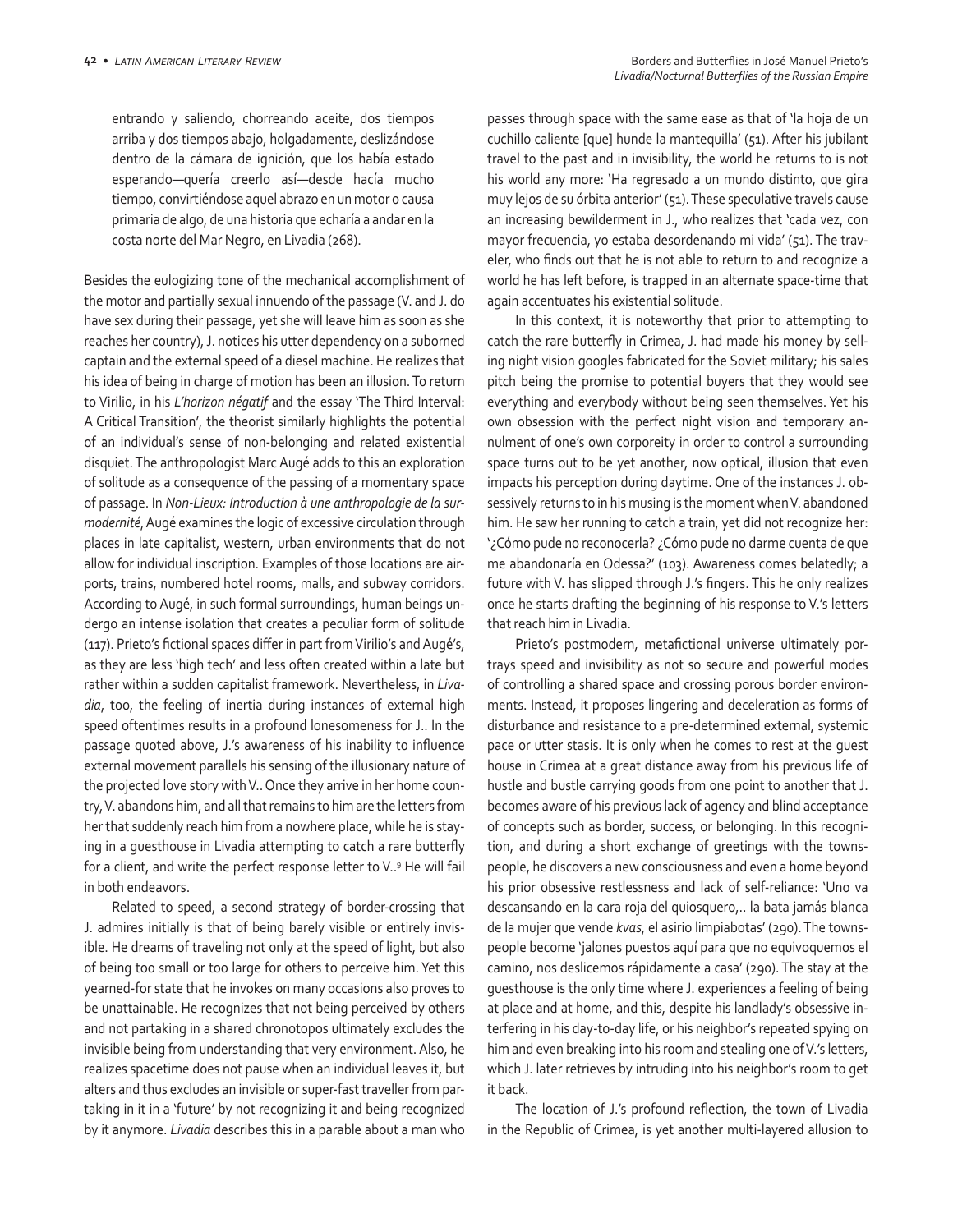the importance of the topic of changing national borders, changing concepts of the border and belonging, as well as vastly different strategies to deal with the experience of crossing, and also in the case of Livadia dwelling at the threshold of a border. The splendid summer residence of the last Russian Tsar Nicholas II, Livadia, is situated on the southern tip of the Crimean peninsula, which was part of the Russian Empire from 1783 to the Revolution in 1917 and again the Soviet Union from 1918 to 1991. Among the most momentous encounters of the 20<sup>th</sup> century that took place there was the Yalta Conference at the end of World War II, in February of 1945, during which the post-war reorganization of Europe and Germany were defined. In the Russian and Ukrainian historic imagination, Crimea has held a special status (not unlike Cuba in the context of the Spanish colonies). The former easternmost tip of the Russian Empire, still partially associated with the late Tsarist splendor, became a tourist figurehead of the Soviet Union. In the novel, this is referenced via J.'s residing in a run-down summer vacation residence for former party members.

After the collapse of the Soviet Union and the ensuing Ukrainian independence, Crimea remained part of Ukraine. Yet in 2014, it was annexed by the Russian Federation that staged a 'referendum denounced as illegitimate by 100 countries in an UN vote' (Dobrokhotova 'Pro-Russian Activist…'). Vladimir Putin's response to the international criticism was the essentialist statement that Crimea was '"sacred" Russian land' (Dobrokhotova 'Pro-Russian Activist...'). While *Livadia* was written prior to the recent Russian annexation of Crimea, Prieto is acutely aware of the symbolism of the space. The fact that his protagonist reflects on his many past border-crossings at this specific site that belonged to different nations and was the location of the establishment of the post-war borders, highlights the centrality of the theme and in particular the relativity and volatility of concepts of the border. J.'s initial motivation to visit Livadia, however, is not to write a meditation on the concept of the border, but to catch a butterfly that may or may not be extinct.

The nocturnal butterflies in Prieto's novel are first a reference to the women at the nightclub, and to the ever elusive and tempting V. as their epitome (297). It is furthermore the quest for a butterfly that brings J. to Crimea: his client Stockis, an avid collector and trader, asks him to catch a rare butterfly, 'el *yazikus [euxinius]*, mariposa del emperador' (230), which for some unexplained reason J. holds to still exist on the peninsula. Prieto's butterfly is of course an entirely literary creature: *yazikus*, from the Russian *yazyk*, and *yazik* in Ukranian is the east Slavic lexeme for 'tongue' or 'language', while *euxinius* refers to the Greek name for the Black Sea, 'Pontos Euxinios.' In addition to the geographical reference, the adjective *euxinus* means 'hospitable' in everyday Greek.10 Moreover, it is a clear homage to Vladimir Nabokov. While *Livadia* contains a wealth of allusions to the Russian-American writer, the multifold references to the butterfly might well be its most obvious one.

Nabokov's lifelong love for butterflies is well documented.

Alan Levy summarizes it at the beginning of his *Vladimir Nabokov. The Velvet Butterfly*:

Some of his discoveries have been named after him – and his memory speaks with rapture of "that blessed black night in the Wasatch Range" when he boxed one of them, now classified as Nabokov's Pug [Eupithecia nabokovi]… From 1942 to 1948, while lecturing on literature at Wellesley, Nabokov was also a Harvard Research Fellow in lepidoptera at the Museum of Comparative Zoology. Toward the end of any Nabokov novel, when its artistic "circle" is complete, a butterfly or moth will make a fleeting, incidental appearance (Levy 6).

Butterflies are connected to the artifact of the book, and to the act of writing in many of Nabokov's narratives. In the early novel *The Gift,* published in 1939, the narrator Fyodor, an emigre author from Russia living in Berlin, marvels over 'his father's astonishing lepidopterological library' (Boyd 56). He is a particularly avid reader of 'the first tomes of his father's *The Butterflies and Moths of the Russian Empire*' (Boyd 56), a title too close to the English translation of Prieto's novel to be coincidental. Nabokov's experience of cultural and linguistic uprooting, the knowledge of the difficulties of an author to write against the backdrop state censorship (his *Lolita* was only published in Russia in 1989), and his firm rejection of social realism as the sole prescribed form of literary expression in the USSR resonates well with Prieto's experiences and worldview. Prieto's linguistic butterfly is a fleeting object of obsessions and desires. Its wellnigh weightlessness, 'de poco menos que un gramo de peso podía costar… vendida para la colección de un jeque petrolero, diez mil petrodólares' (230) gives it an almost virtual quality.

Like the 'linguistic' butterfly, V., the human equivalent of the elusive insect that will ultimately escape, and return in the form of pages written from a nowhere place and sent to Livadia, builds her spell over J. on language, too. During their first stroll through Istanbul, both are visiting the Hagia Sophia. On the stairway, V.

dijo algo que no logré entender, algo en turco, pensé buscando con la vista el próximo escalón. Pero al momento alcé la vista porque mi cerebro había comenzado a descifrar, identificándola al fin como una frase en ruso: *Ty takoi joroshi… Ya by tebe i tak dale*  ("Eres tan bueno $11$  ... Me acostaría contigo gratis"), y cuando enfoqué sus ojos húmedos, entendí por fin lo que acababa de decir y quedé perplejo. Ella comprendió su error, palideció, pareció hundirse en la piedra del muro, diluirse en ella… (111).

V.'s cunning use of language, first spoken and later written, initially perplexes J., who thinks she speaks Turkish but then realizes that the sentence was said in Russian. Like a butterfly, she is well-versed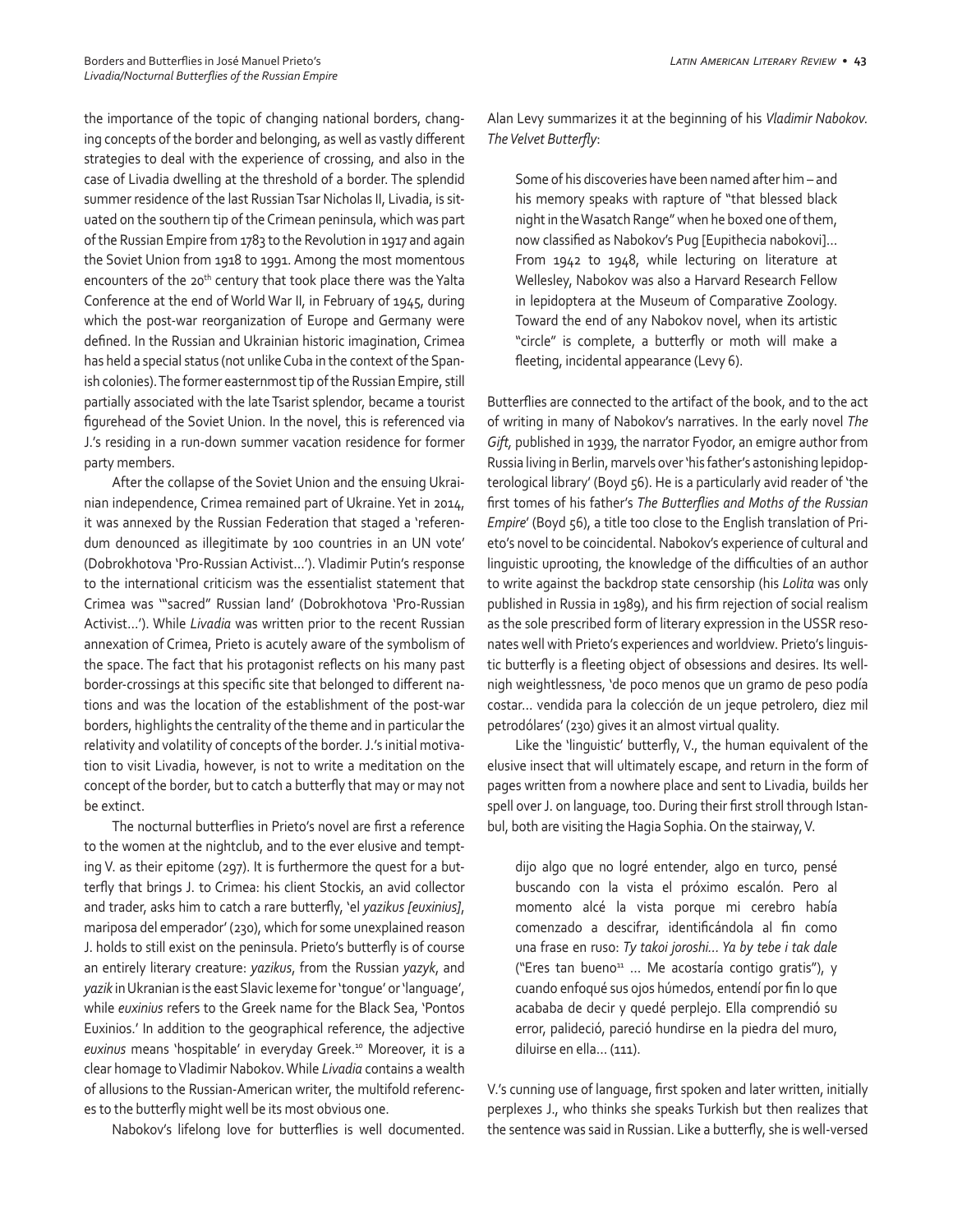in mimicry and blends in with the surroundings as in the quote above. Once she realizes that she might have offended J., she turns pale and seems to melt into the stone wall, or at least this is the very subjective impression of her reaction rendered by J. our sole witness of the scene. He later revisits and starts to question the cited impression, describing V.'s sentence as a joke or even part of a stratagem to test and later abuse him to get out of Istanbul (111-112). In other passages, V. accentuates her appearance with striking colors to distinguish herself from her environment, as when she and J. are walking through a bazaar surrounded by women wearing black long kaftans, V. similar to a brimstone butterfly, opted for a 'blusa amarillo canario' (295). That same night when J. sees her at the nightclub, he initially does not recognize her. Instead, he is mesmerized with her and her colleagues' colorful saris that remind him of the images of butterflies in an illustrated book (99). He then observes her dancing and the rainbow-colored nail polish that has an alluring visual effect in the darkness. It is this strategic characteristic of adjusting to the surrounding bedazzling the observer's senses via a blending into different environments or a contrasting striking differentiation of her body from these environments that ultimately help V. escape from the brothel, and after having arrived in Odessa, leave the unsuspecting narrator-protagonist and epistler-to-be.

In most mimetic situations, deception by the mimic is key. The aim is to be taken for the model (for instance a poisonous or inedible conspecific), and thus escape a hunter's hunger. In the specific case of the butterfly, a species well-versed in mimicry, the wings themselves provide an added layer of security. A butterfly wing is covered with thousands of minute scales and hairs. These are overlapping outgrowths of the body that can be regenerated, such as in the case of a predator's attack, where scales are rubbed off and thus may allow the butterfly to escape.<sup>12</sup> In addition, many butterflies show different patterns on the front and back of their wings, hence the opening and closing of their wings may confound an onlooker, and in a precarious situation, might allow for an escape.

The butterfly as mimic, keen observer of its surroundings, master of camouflage as well as escape artist that can even rebuild body parts that may have been left behind incarnates many of the characteristics that J., the former illegal border-crosser, highly cherishes. All these strategies contribute to a quality of immunity during moments of threshold experience, such as the moment when a passing from one country to another is decided by an agent looking alternatingly at a document and the individual in front of them. The list of affinities expands if we take into account the specific linguistic being of the mesmerizing *yazikus euxinius* that captures the lonely epistler at the shores of the Black Sea. On his way back to his residence, J. catches sight of a butterfly and ponders: 'Jamás tendría la paciencia necesaria de cazar mariposas' (300). In the next sentence, somewhat abruptly, he adds that 'Nabokov había donado su colección de mariposas al museo de Lausana, en Suiza, envueltas…. en sobrecitos de fino papel caligrafiados' (300). The dead bodies of the butterflies, caught by the author-hunter were put into labeled envelopes. Thus, they resemble letters similar to those from V. that, as the narrator describes admiringly are written on 'un fino papel de arroz, agradable al tacto, con vetas blanquecinas y los grupos de una producción artisanal…' and put in simple and elegant white envelopes (13). The novel is structured according to the receipt of V.'s letters: the seven chapter titles of *Livadia* are labeled 'Primera Carta' to 'Séptima Carta.' Yet while many other letters that J. consults in the process of drafting his response to V. are cited at length in the text, the letters by V., the traveling artifacts that are the motivation of the writing of the text of *Livadia* as a future response to her, are absent from the novel.

After V.'s disappearance, all that remains to him is to contemplate at which instance she might have transformed from a caterpillar to a pupa, both carrying the imago of the butterfly, into an actual butterfly (298). Unlike the yearned-for woman, the *yazikus euxinus*  gains a different presence for J. as the novel concludes. During one of his final strolls, the protagonist suddenly thinks, 'con espantosa certeza' (301) that he has just caught sight of a *yazikus*. At first, 'sospeché, que se trataba de una proyección mental… El patrón del *yazikus* que dormía en mí se habría interpuesto entre una simple mariposa y la fuente de luz de mis ojos, proyectado la imagen de aquel insecto inexistente, que había sido capturado por última vez en 1914, en vísperas de la guerra' (301). After a second pondering, during which he becomes convinced that he did actually see the species he had come to catch, he initially concludes that it must have been dormant since 1914 and had just hatched for him to see it at this specific moment. His final conclusion is altogether different: He speculates about the experience of having passed through so many cities, and to now be in Livadia in order to 'descubrirme sentado apaciblemente en aquel banco con dos botellas del mejor vino de Masandra' (301). Only at that moment he becomes aware of the fact that 'cualquier mariposa podía ser el *yazikus;* las descripciones divagaban' (302). After a final, fruitless halfhearted chase of the butterfly that is now any butterfly, J. returns to his bench and bottles of wine, 'alegre por haber dejado escaper la mariposa' (308). While this could have well been the fitting end of a postmodern novel with its conclusion of the inescapable fortuity of natural phenomena and the limitation of human will, Prieto proposes one more ironic twist and material transformation in line with Nabokov's fascination for metamorphosis (Nabokov, 'On Transformation' in Boyd 53). J. closes his eyes and suddenly possesses the power to fly. He raises up in the air and:

[s]in abrir los ojos y sin mover un músculo comencé a bajar con el pensamiento en rápido planeo, sobrevolando los bosques helados de Laponia, las dorados cúpulas de los templos de Petersburgo, el azul oscuro de las coníferas, las flores de los prados del sur, los trigales maduros, los picos nevados del Cáucaso, el pequeño pueblo, Livadia… [luego] me posé silencioso, como un pájaro o un ángel, bajo la ventana de mi cuarto. (308)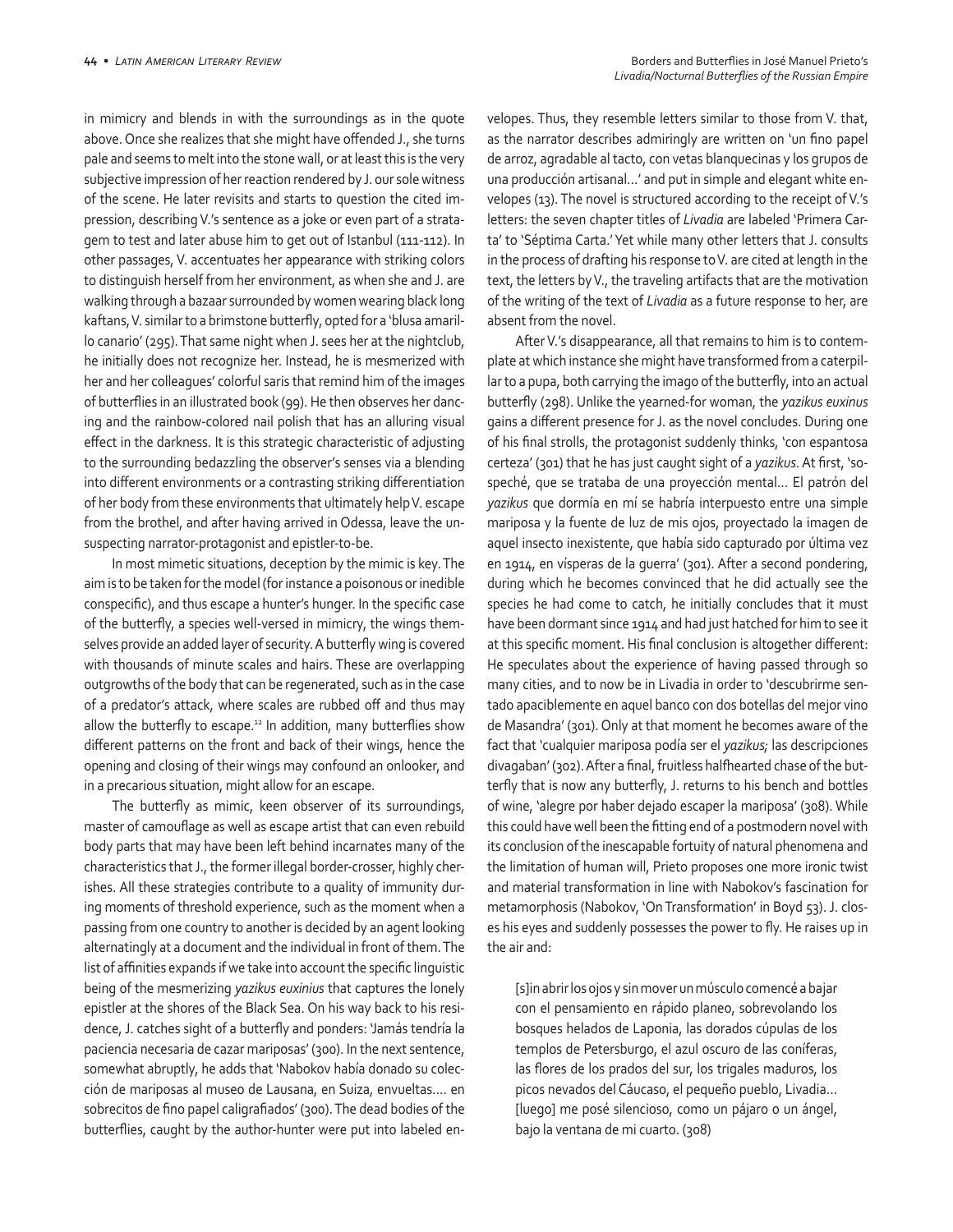Thanks to the reading of V.'s seven letters, J. is able to elevate and leave his bodily reality behind in a fleeting, quasi-mystical state of consciousness that transcends geographical confines. While this moment could have been the end of a mystically inspired novel, Prieto adds a few more pages to his speculative lepidopteral examination. Once J. returns to his room, he encounters his double, reading the draft of his response letter to V.. He then falls asleep and has a wonderful dream, not about becoming a butterfly, which as he himself notes, 'hubiera sido lógico después de tantos meses intentando atrapar una; como en la parábola del hombre que sueña que es una mariposa y al despertar no sabe si es el hombre que se soñó mariposa o si es la mariposa que ahora sueña ser hombre' (313). Instead, in a more prosaic fashion, he dreams of being inspired and of writing pages and pages of a captivating response letter to V.. In its final image, *Livadia* invokes once again an elevation, now not of the human body but of the drafted letter, the manuscript of the novel we have supposedly been reading, which is now being transformed by fire. After reading V.'s letters and all his notes and quotes from other correspondences, J. throws all sheets of paper into a fire:

… las arrojé [las cartas] todas, después de leerlas, al fuego. Leí también, de punta a cabo, este borrador, todos mis apuntes, los fragmentos de cartas ajenas, que fui lanzando al fuego. Algunas se elevaban propulsadas por el aire caliente, las llamas lamiendo sus bordes, rojas como mariposas. Esa imagen, ¿por qué no? Subían hasta muy arriba y caían luego y desaparecían en un segundo… (318).

After this purifying act, in the final paragraph, he sets out to write (yet again). The last two words of the novel that include for the first time V.'s name, are the beginning of the yearned-for letter to her: '*Querida Varia:*' (318, emphasis in original). The novel ends with a salutation to an absent conversant. Its final punctuation mark, a colon, marks an ultimate pause and intake of air prior to a statement to come. Varia (not Véra, as readers of Nabokov might have guessed), this literary creature invites one final time for associations, playing

with variations, welcoming inconsistency, and evoking a draft of loose notes and the notion of a pluralization of authorship (definitions of 'vario, -ria' according to *DRAE*). In the final transformation of the text, the ashes disperse, some elevate, fly and then disappear like variegated and capricious butterflies.

At the end of his initially restless crisscrossing of countries and cities, J. does not try to calculate speed and control contingencies, but simply observes ashes dancing in the air. Some of these may stay, while others may transcend human-made barriers, transform and may become the beginnings of new forms of correspondence. The time in Livadia and the reflection on Varia's letters reaching him from a nowhere place helped him revisit his own past instances of border crossing and become flexible facing chance encounters and contingency in his (fictional) existence. The butterfly-letters that were initially described as the search for the perfect word, have become a practice of a pluri-language in an extended sense. This expanded philology (Hamilton 258) thus provides J. the opportunity to ponder, mimic, play, and transform, which he only now sees as a gift and form of self-affirmation. It allows him to build a form of versatile and strong agency when confronted with a seemingly immutable exterior separation.

Which *yazikus* 'language' is the *euxinus*, the 'hospitable' one for J.? It is likely the one that he can seize and actively expand that allows for the revisiting of established meanings and definitions, such as that of a geographical separation between nations. Like a letter reaching us from a nowhere place, a casual conversation that brings surprising insight or a quote that resonates and changes meaning, the language where Prieto's border-crosser and sedentary epistler-to-be feels most welcome is the one that challenges him to conceptually grasp his world, but that at the same time escapes 'de-finition' and 'de-limitation.' It is a *yazikus* that requires him to continually modify and rework his and others' conceptualizations, observations, and movements. Thus, *Livadia* invites us to be read, among other things, as a move away from a geopolitical to an ecopolitical conceptualization of crossings, and an exercise of a broadening and more inclusive conceptualizing of the initial 'imaginación aduanal'  $(28).$ <sup>13</sup>

## **NOTES**

<sup>1</sup>Similarly to his protagonist, the author José Manuel Prieto (\*1962), has a deep familiarity with the Russian culture and language, he had studied and lived in the country for 13 years, witnessed Mikhail Gorbachev's resignation on December 25, 1991, and Boris Yeltsin's taking over the presidency of the newly independent Russian state. Prieto left Cuba in 1980 to study Computer Engineering in Novosibirsk, USSR. He briefly returned to Havana, where he stayed from 1987-88, prior to settling in Leningrad, where he lived until 1993. From 1993-2003, he lived in Mexico, where he earned his doctorate in History at the UNAM, and since 2003, in New York City, where he was a 2004-2005 fellow at the Lewis B. Cullman Center for Scholars and Writers at the New York Public Library. Before that, he was a Guggenheim fellow (2002) and a recipient of grants from the Mexican Sistema Nacional de Creadores (2003-2005). He currently teaches literature at Seaton Hall University in New Jersey. In addition to being an author, Prieto is an accomplished translator from Russian to Spanish of poems by Vladimir Maiakovski, Anna Ajmátova, Joseph Brodsky, and Osip Mandelstam, among others.

2 While *Enciclopedia* and *Rex* are also including many instances of border crossing, it is in *Livadia*, where we find the most elaborated practices and reflections on the border.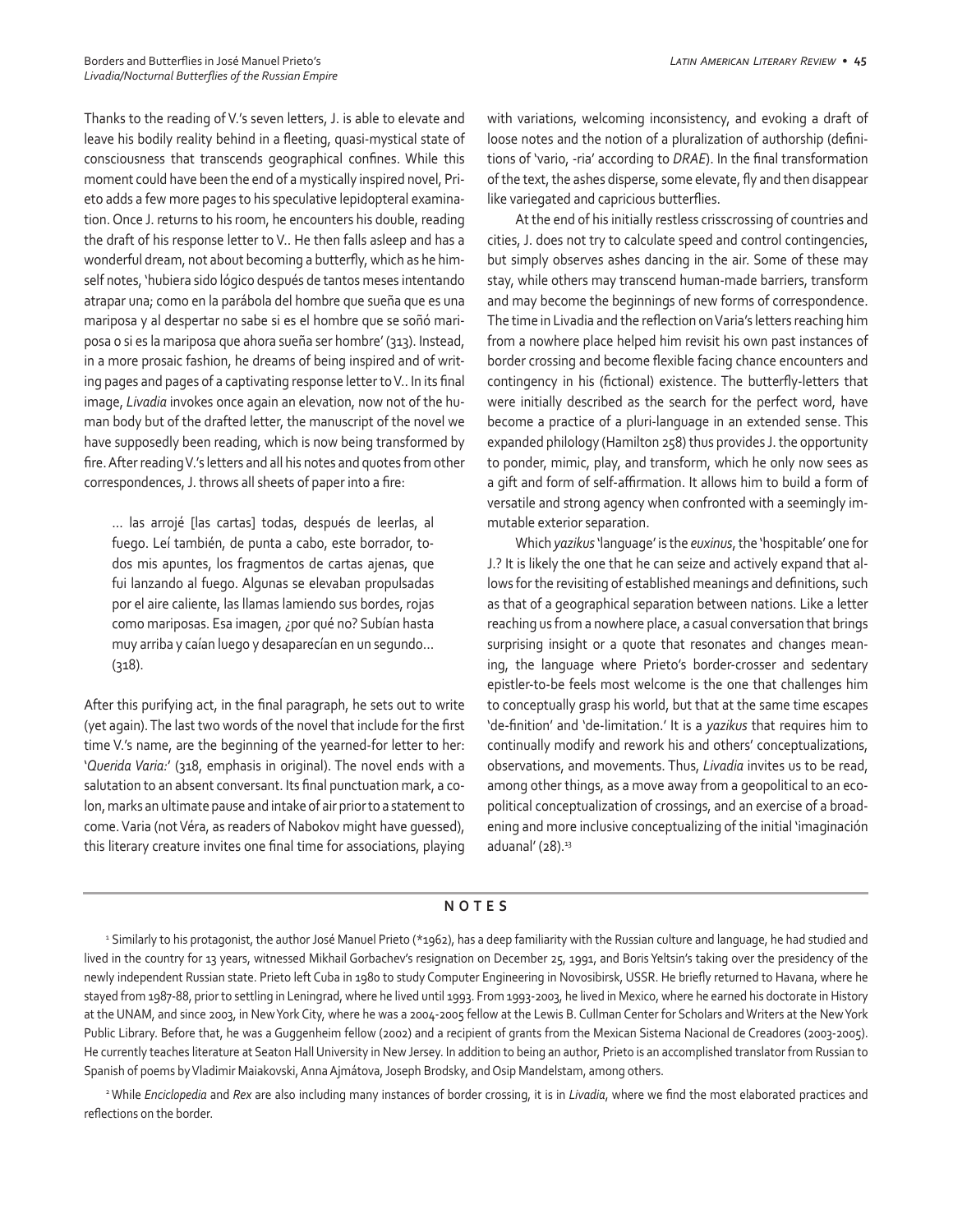<sup>3</sup> The company J. enjoys the most is that of the book seller Vladimir Vladimirovich (an obvious reference to Nabokov), who precisely never inquiries about J.'s whereabouts or origins. 'Vladimir Vladimirovich jamás me preguntó como, por ejemplo, los policías: "Y usted joven, ¿de qué país es?" Era un asunto absolutamente transparente e irrelevante para él' (72).

4 Britton W. Newman examines that the words Cuba o Cuban, 'appear[] only three times in the trilogy, and only twice in connection with the narrator's identity' ("Internal Censorship", no pag.). In his review of the novel, Rafael Rojas describes Prieto as 'el primer autor cubano que se empeña en no escribir ni una sola novela sobre Cuba' ('Las dos mitades' 233, cited in Newman "Internal Censorship", no pag.). Since the publication of this book review in 2000, Prieto published one piece centered on Cuba, the short autobiographical essay 'La Revolución Cubana explicada a los taxistas' (2008), translated into German that same year. In his "Negotiating Borders of Identity in the Fiction of José Manuel Prieto", Newmann interprets this 'careful elision of Cuba . . . as a method of sidestepping the restrictive expectations placed on authors of Cuban origin—the obligation to discuss the country's political situations, its waves of exiles, etc.' (168).

5 See Virilio's *Vitesse et politique: Essai de dromologie*.

6 The literal translation of 'imaginación aduanal' is 'border imagination' or 'imagination of the border.' The 'real sense of customs' (*Nocturnal Butterflies*  21) in Carol and Thomas Christensen's otherwise excellent translation captures the polysemy and partial paradox of the term only in part.

7In a later scene, he describes his practice of acquiring such an 'estudiada calma' during countless customs inspections where he learned to 'desconect[ar] una a una mis terminaciones nerviosas' (222).

<sup>8</sup>'La conquête du nouveau au dernier continent, celui de la vitesse . . . Tout le mouvement de la physique moderne est esquissé ici [in the image of a train in motion] pour aboutir en 1916 à la théorie de la relativité généralisée, la désintégration du milieu ... Si la lucarne du train est bien une lanterne magique, elle fait apparaitre les ombres de la science… la voiture est aussi une chambre noire où les éléments de notre habitat quotidien deviennent particules en mouvement' (*Essai sur l'insécurité du territoire* 256-257). / The conquest of that new and last continent, that of velocity… All the movement of modern physics is outlined in this image [a train moving through a landscape] and will, in 1916, lead towards the theory of general relativity, the environmental disintegration… If the train's hatch is a laterna magica, it makes visible the shadows of science… The car is also a darkroom, where the elements of our everyday habits become particles in motion (my translation).

<sup>9</sup> Moreover, in retrospect, he notices that V. might have selected him as her travel companion not only as a result of his experience and astuteness related to the crossing of borders, but also because she sensed his loneliness and yearning to break free of it. Her belly dance at the night club was thus exclusively dedicated to J., with the aim to to enthrall him: 'A mi paso por Estambul V. descubrió mi soledad y yo fui el salvado, el atrapado por la pesada masa de una mujer que proyectó hacia mí toda loa fuerza gravitatoria del baile del vientre…' (*Livadia* 52).

10 I thank my colleague in Russian Studies, Dr. Timothy Sergay, for his help with possible avenues in translating Prieto's new literary creation (email 4/2/21).

11 The Russian sentence gives J. a name, calling him Jorosha, similar to José, yet the narrator omits this in the Spanish rendering.

<sup>12</sup> Linden Glendhill's close-ups of *Butterfly Scales* are compelling examples of the wings' characteristics. They were one of the inspirations for this examination.

13 I thank Anindita Barnerjee and Debra Castillo for organizing the online *Border Environments* Conference at Cornell University in 2020; our meetings and discussions were among my personal intellectual highlights during a semester otherwise marked by covid-19-related restrictions. Many thanks to the two anonymous proofreaders of my essay for their illuminating comments and suggestions, and to my Research Assistant Caitlin Fanning for her painstaking editorial help.

## **WORKS CITED**

Augé, Marc. *Non-lieux. Introduction à une anthropologie de la surmodernité.* Seuil, 1994.

Birkenmaier, Anke. "Art of the Pastiche. José Manuel Prieto's *Rex* and Cuban Literature of the 1990s." *Revista de Estudios Hispánicos.* 43 (2009), pp. 123-147.

Boyd, Brian. "Nabokov's Butterflies." *Atlantic Monthly.* 285.4, April 2000. EBSCOhost, search.ebscohost.com/login.aspx?direct=true&db=mzh&AN=2000 030083&site=ehost-live.

Domrokhotova, Aleksandra. "Pro-Russian Activist Falls on Hart Times in Annexed Crimea." *Radio Free Europe.* January 12, 20176. https://www.rferl.org/a/ pro-russian-activist-crimea-hard-times/27483975.html.

Glendhill, Linden. *Butterfly Scales*. https://www.lindengledhill.com/butterfly-scales/0rufs14a 3h6mekvmrk2xq54nctra6f .

Hamilton, John T. Security. Politics, Humanity, and the Philology of Care. Princeton, 2013.

Nabokov, Vladimir. "Butterflies. On Life as a Lepidopterist." *The New Yorker.* June 12, 1948. https://www.newyorker.com/magazine/1948/06/12/butterfliesvladimir-nabokov

Newman, Britton. "Internal Censorship and Post-Soviet Cuban Subjectivity in José Manuel Prieto's *Livadia.*" *La Habana Elegante.* Spring, Summer 2012 (no pag.) http://www.habanaelegante.com/Spring\_Summer\_2012/Dossier\_Cuba\_BrittonNewman.h tml